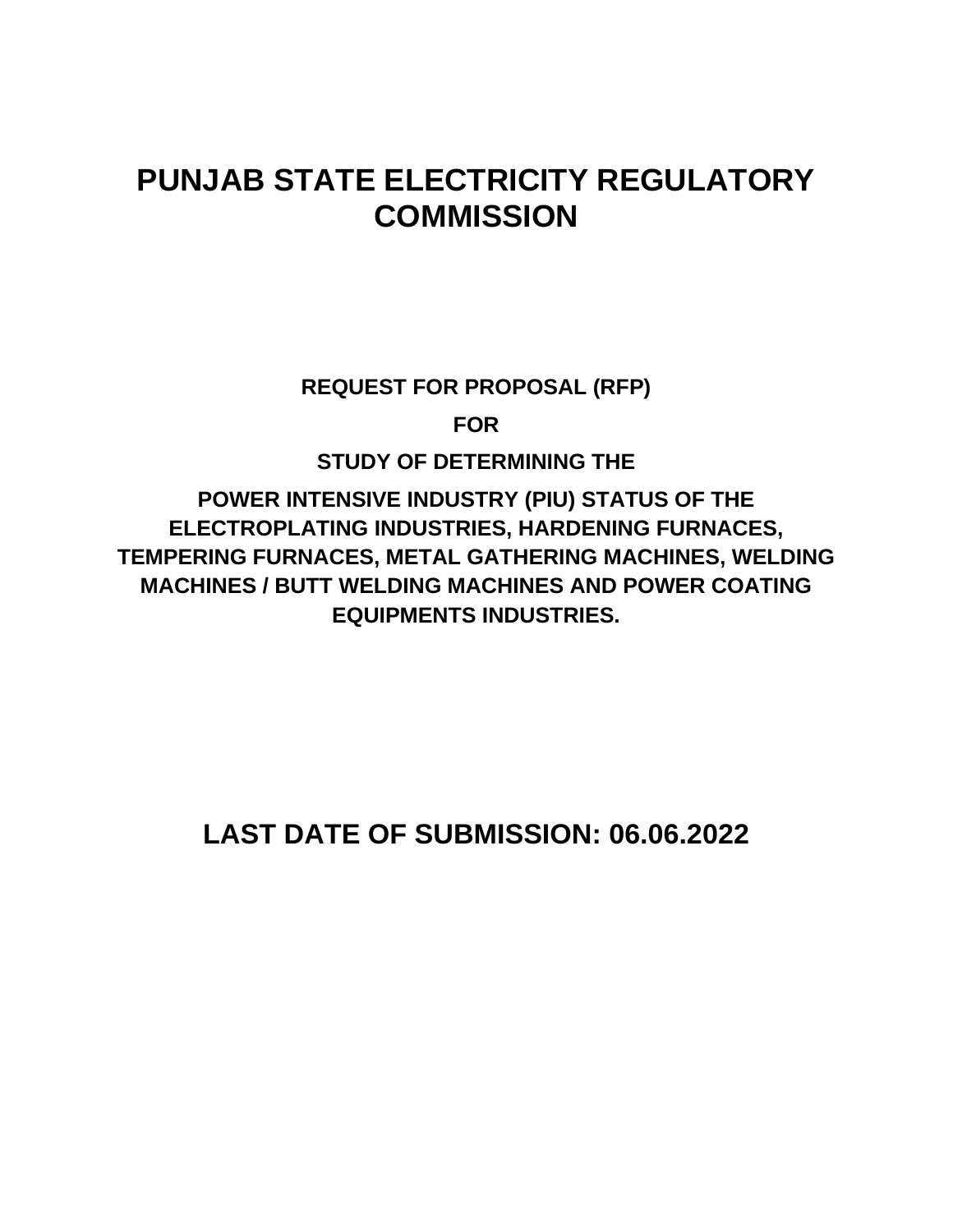## **CONTENTS**

| Sr.<br>No. | <b>Description</b>                                       |           |  |
|------------|----------------------------------------------------------|-----------|--|
| 1          | <b>General Instructions</b>                              | $1 - 8$   |  |
| 2          | Annexure-I: Performa for Exceptions and Deviations       | 9         |  |
| 3          | Annexure-II: Experience of Team / Consultant's Personnel | 10        |  |
| 4          | Annexure-III: Scope of Work                              | $11 - 12$ |  |
| 5          | Annexure-IV: Terms of Payment                            | 13        |  |
| 6          | Annexure-V: Check List                                   | 14        |  |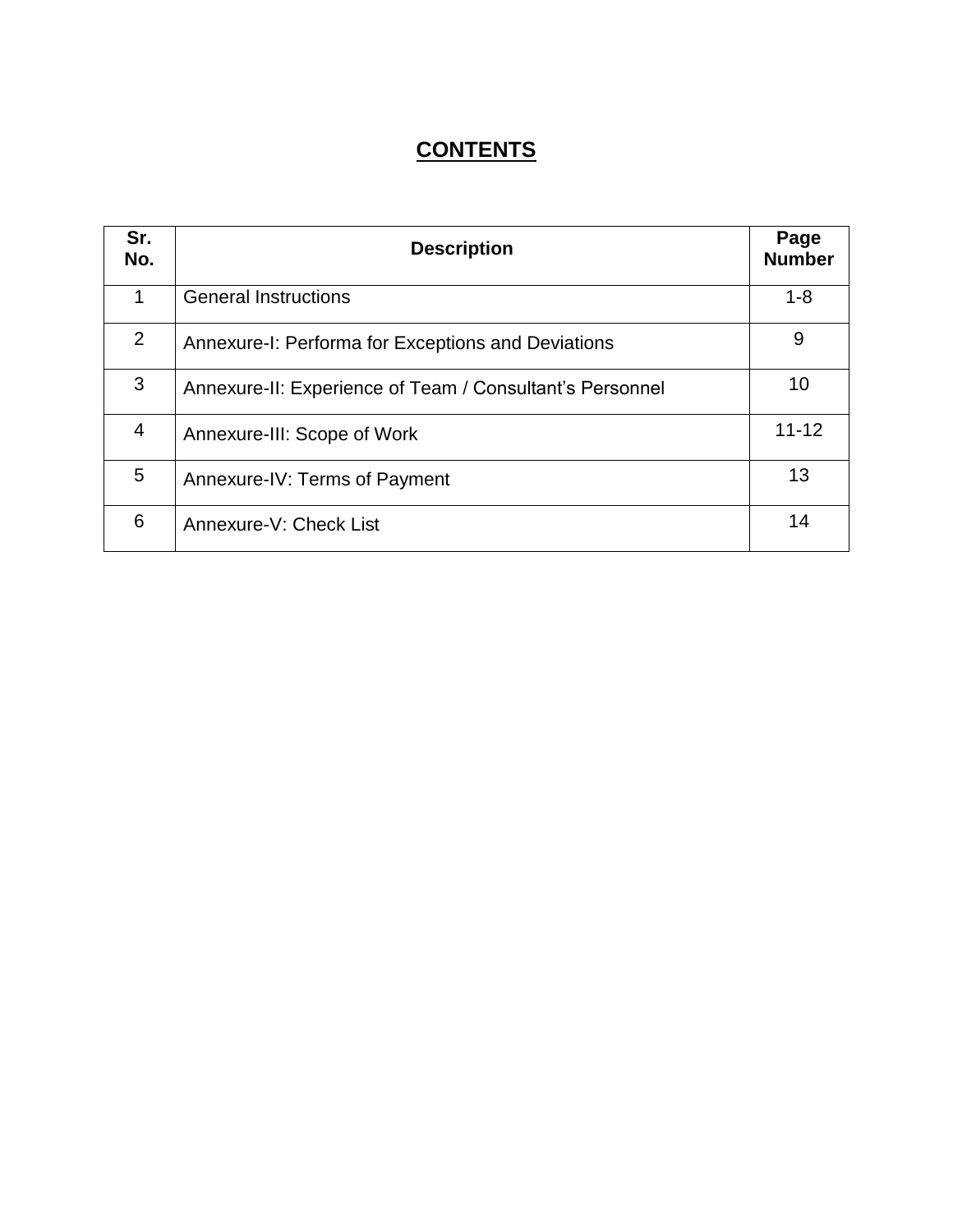## **GENERAL INSTRUCTIONS**

## **SECTION-I**

#### **1.0 Instructions to Bidders:**

- 1.1 Bidders are required to furnish all information and documents as called for in this RFP document in English. Any printed literature furnished by the bidder in another language should be accompanied with an English translation, in which case, for the purpose of interpretation of the document, the English version will be referred.
- 1.2 Proposal should be neatly typed.
- 1.3 All additions, alterations and over-writings in the proposal or accompanying documents must be clearly initialed by the authorized signatory.
- 1.4 In the case of consortium, the proposal document shall be submitted by the leader of the consortium. The proposal document is not a transferable.
- 1.5 EARNEST MONEY DEPOSIT (EMD)
	- (i) Bidder shall be required to submit EarnestMoney (EMD) of Rs. 50,000/ in the form of Bank Draft, in favour ofSecretary, PSERC along with the Tenders:-
	- (ii) The following shall be exempted from depositing the Earnest Money:-

Public Sector undertakings owned by Punjab Govt./Central Govt./other StateGovt. through units owned by them subject tosubmission of documentary evidence of Government ownership. Thisexemption shall not be available if the bid is submitted through private unit.

- (iii) Earnest Money shall be forfeited in case of withdrawal/modification of an offer within the validity period, as required in the NIT/Tender Specification after opening of Tender.
- (iv) In case of successful bidder, Earnest Money shall be converted into the Security Deposit and shortfall, if any shall be got deposited for faithful execution of Contract.
- (v) In case of bids not accepted, the Earnest Money shall be refunded within 30 days of the award of order/contract to the successful bidder.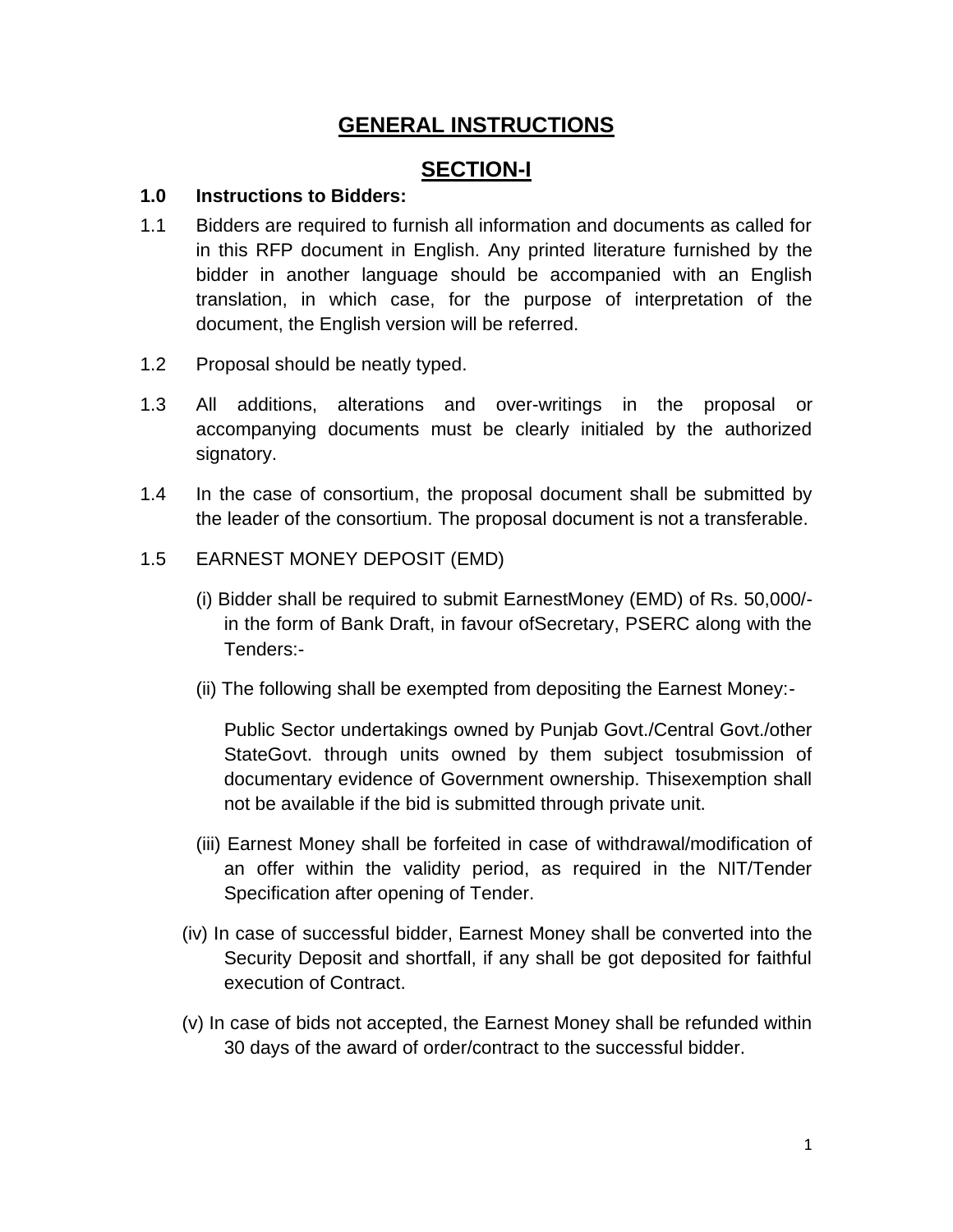- (vi) If a firm withdraws its bid before the due date of opening,the EMD of the firm shall be refunded.
- (vii) No Interest shall be paid by PSERC on EMD deposited by the bidders.
- 1.6 The bid document shall be submitted in the following manner:
	- a) The bid shall be accompanied with requisite earnest money and placed in a separate sealed envelope marked as 'BID EARNEST MONEY' on the top of the envelope.
	- b) The bid price should be quoted as explained hereinafter and should be placed in a separate sealed envelope clearly marked as 'PRICE BID FOR STUDY OF DETERMINING THE PIU STATUS OF the Electroplating Industries, Hardening Furnaces, Tempering Furnaces, Metal gathering Machines, Welding Machines / Butt Welding Machines and Power Coating equipment industries' on the top of the envelope.
	- c) All the other documents explained hereinafter shall be furnished in a separate sealed envelope and marked as 'TECHNICAL BID FOR STUDY OF DETERMINING THE PIU STATUS OF THE ELECTROPLATING INDUSTRIES, HARDENING FURNACES, TEMPERING FURNACES, METAL GATHERING MACHINES, WELDING MACHINES / BUTT WELDING MACHINES AND POWER COATING EQUIPMENTS INDUSTRIES' on the top of the envelope.
	- d) The sealed envelope of earnest money and sealed envelope of technical bid should be placed in one single sealed envelope and marked as "Bid earnest money and Technical Bid". This envelope and price bid envelope should be put inside one single packet, sealed. Name and address of the bidder should also be clearly written on the packet.
- 1.7 All documents shall be submitted at the following address on or before 1500 Hrs. on 06.06.2022.

Secretary, Punjab State Electricity Regulatory Commission, Site No. 3, Sector 18-A, Chandigarh-160 018

1.7.1 PSERC may at its discretion extend the due date and time for submission of the proposal.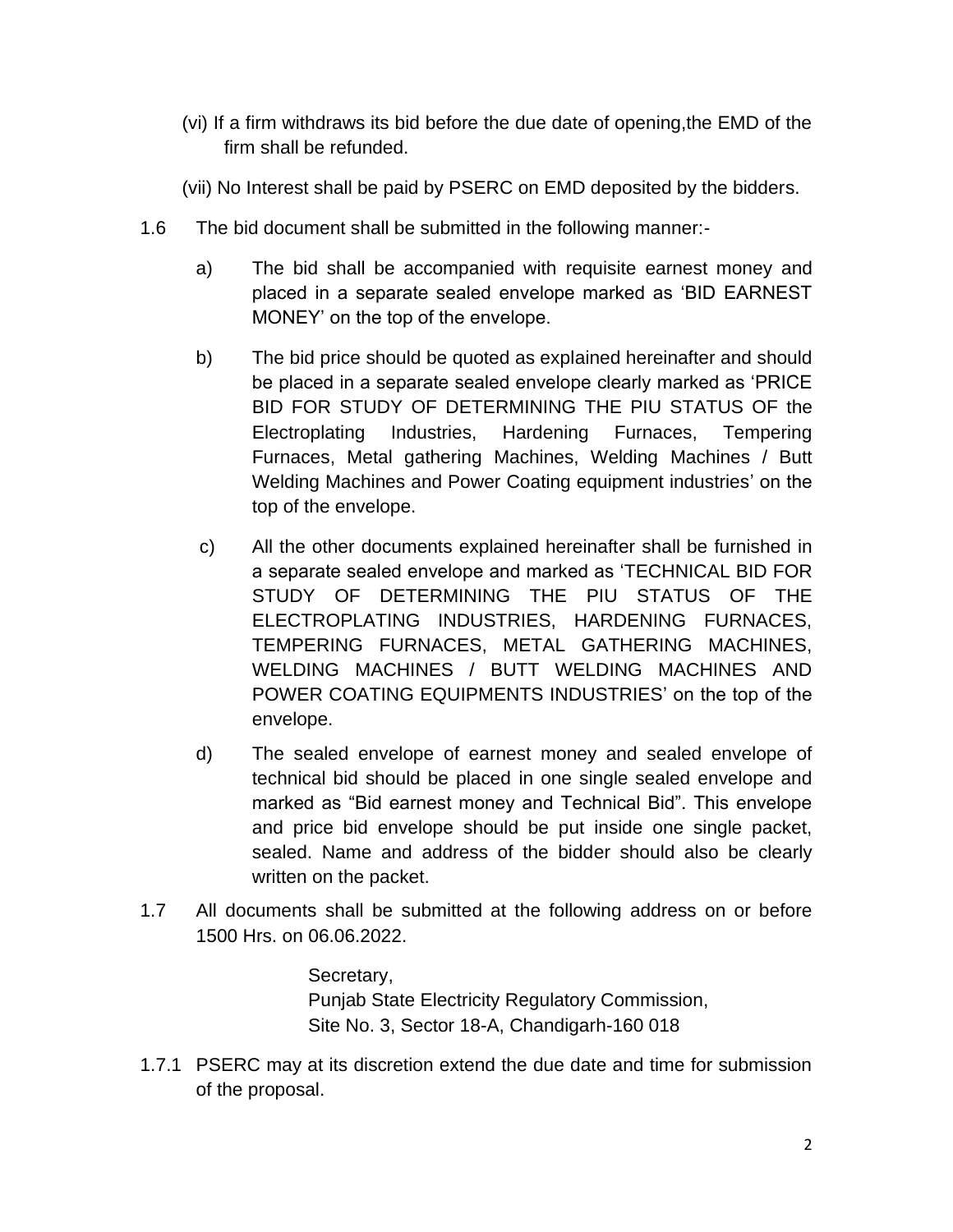- 1.8 Any proposal received after the due date and time shall be rejected. PSERC shall retain all documents submitted by the bidder. PSERC takes no responsibility for delay, loss or non-receipt of documents sent by post / courier / or other means.
- 1.9 The bids of the prospective bidders shall be opened as per the following schedule:
- 1.9.1  $1<sup>st</sup>$  envelope containing earnest money deposit & technical bid of all the bidders shall be opened **at 15:00 Hrs on 06.06.2022.**
- 1.9.2 The  $2^{nd}$  envelope containing financial bid of only those bidders shall be opened on 16.06.2022 at 15:00 hrs who qualifies the technical bid score.
- 1.9.3 In case the above scheduled date happens to be a holiday, the bids shall be received and opened on the next working day. All Saturdays & Sundays are regular holidays.
- 1.10 The bidder may properly check the proposal before submission to ensure that all information / documents required are included.
- 1.11 At any time prior to opening of proposals, PSERC either at their own initiative or in response to clarifications requested by a prospective bidder may modify the bid document by issuing an amendment. In addition, such amendment(s) shall be sent by mail/e-mail to the bidders who have already submitted their bids.
- 1.12 The proposals as submitted shall indicate in the technical bid that proposal is 'FIRM' and that the proposal shall remain valid for a period of not less than 120 days from the date of opening of proposal.
- 1.13 PSERC shall examine the proposal to determine (at the time of opening of technical bids) to determine whether the proposalsare substantially responsive to the requirements to the RFP document. Proposalsshall be considered non responsive and liable for rejection for the following reasons.
	- a) Proposal is not received by the due date and time.
	- b) Proposal is not accompanied with requisite earnest money.
	- c) Proposal is not accompanied with the required documents.
	- d) Proposal is not 'FIRM'.
	- e) Proposal is not valid for the requisite minimum period.
- 1.14 PSERC shall take up evaluation of only responsive bids.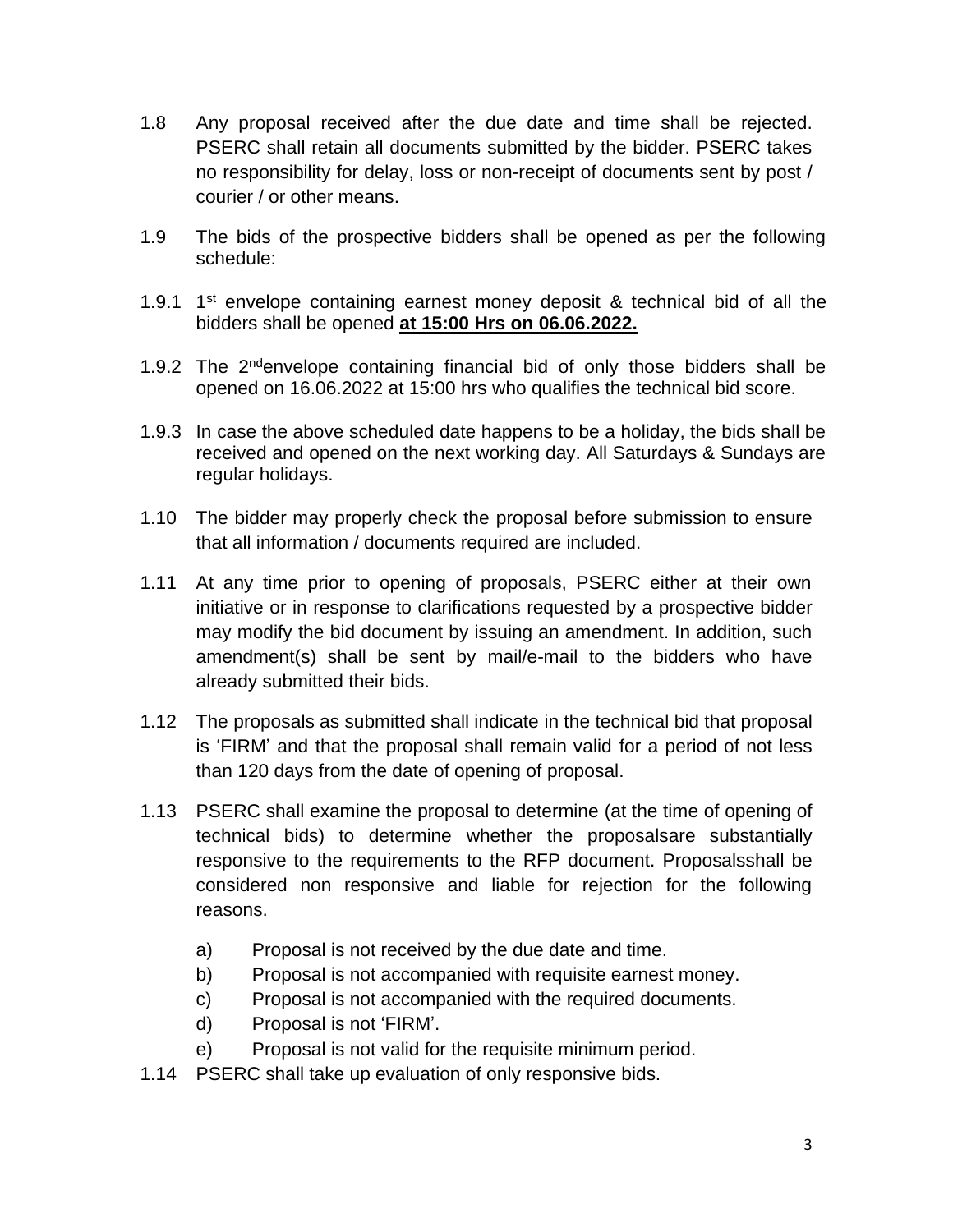- 1.15 PSERC reserves the right to reject any proposalin case, at any time, a material misrepresentation is made or uncovered.
- 1.16 In the event of any bidder not responding to further clarifications as required for the finalization of the bid, PSERC reserves the right to forfeit the bid earnest money furnished by such bidder.
- 1.17 Any deviation to any clause of RFP document must be properly spelt out in Exceptions and Deviations Statement to be submitted along with the bid as per Annexure-I giving details of page number and clause number and detailing the deviation.
- 1.18 PSERC reserves the right to accept or reject any deviation or modify the relevant clauses of the RFP document to the extent necessary. Exceptions and Deviations Statement in the prescribed Performa, as per Annexure-I, must be attached with the proposal.
- 1.19 After opening of financial bid and till final selection of successful bidder, no correspondence of any type shall be entertained, unless called for by PSERC. Any type of uncalled for clarifications shall not be entertained.
- 1.20 Authorized representative of the bidder should sign each page of the submitted documents.
- 1.21 Proposal documents submitted by consortium of two or more partners shall comply with the following minimum requirements.
	- a) The proposal must describe responsibility of each partner of the consortium and the commitments each partner has made or intends to make for this assignment.
	- b) The proposal document must designate one or more person(s) to represent the consortium in its dealings with PSERC.
	- c) All partners of the consortium shall be jointly and severally responsible for complete execution of the task under reference in accordance with the signed agreement.
	- d) Change in consortium shall not be permitted unless approved by the Commission.
- 1.22 Proposal preparation is the responsibility of the bidder and no relief or consideration can be given for errors and omissions. All costs towards submission of proposaldocuments etc. shall be borne by the bidders themselves.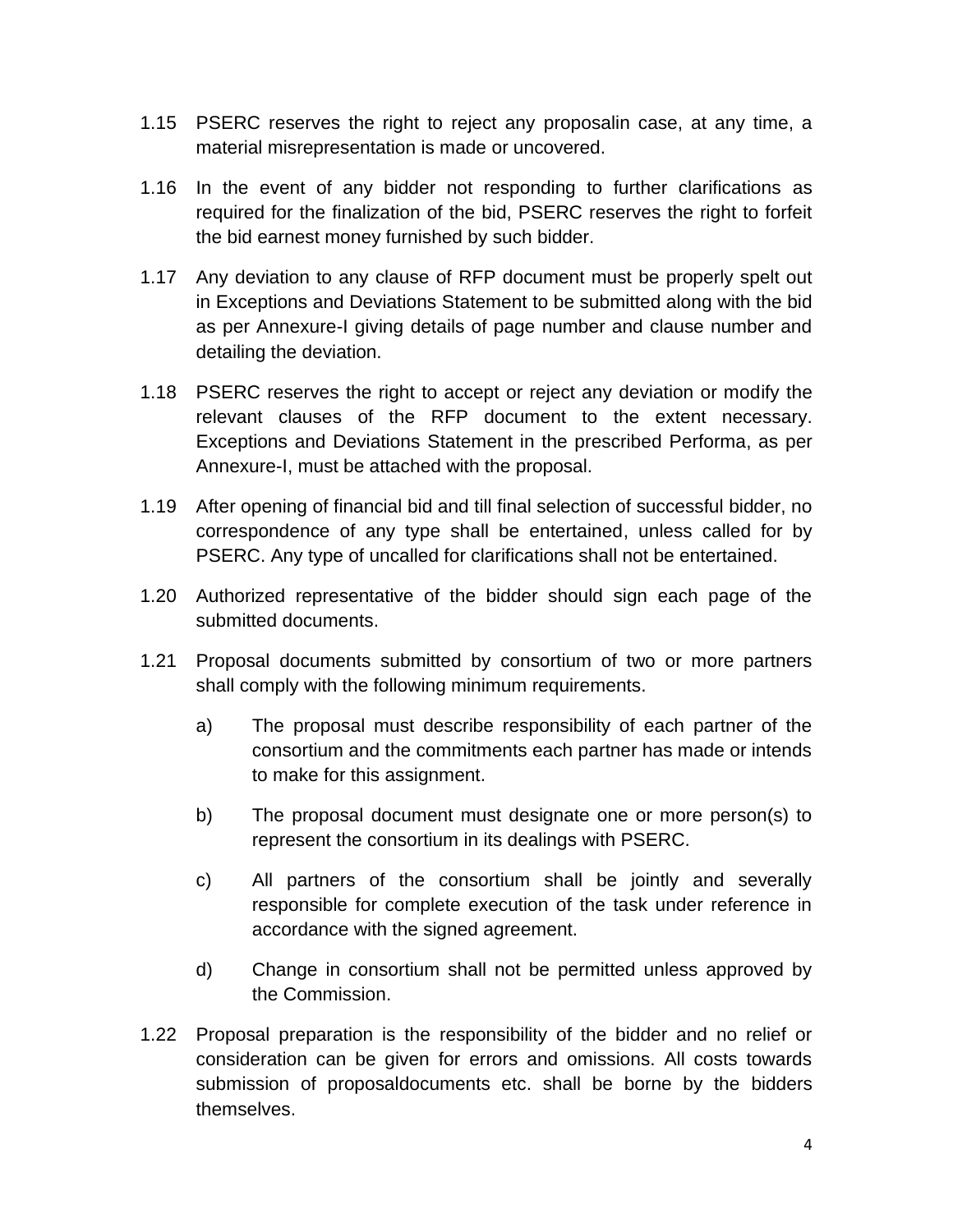- 1.23 Consultant shall not be hired for any assignment that would be in conflict with their prior or current obligations to other clients that may place them in a position of not being able to carry out the assignments objectively and impartially.
- 1.24 The consultant, or any entity affiliated with the Consultant, engaged by the Commission shall in no case represent or give opinion or advice to other stakeholders in any matter which is adverse to the interest of the Commission. This would constitute a 'Material Breach of Contract'.
- 1.25 Bidders are informed that PSERC is neither under any obligation to select any bidder, nor to give any reason for selecting any bidder; PSERC is also under no obligation to proceed with the work or part thereof.
- 1.26 Successful bidder shall be required to execute the contract in the prescribed format in accordance with the PSERC (Engagement of Consultant) Regulations, 2012, as amended from time to time. In the event of failure of bidder to execute the contract within notice period from the date of receipt of acceptance of the proposal, full earnest money deposit shall stand forfeited and PSERC may consider placing order on next competitive bidder.
- 1.27 Scope of Work and Terms of Payment shall be as per Annexure III and IV respectively.
- 1.28 The other terms and conditions not stipulated in this document shall be as per provisions laid down under PSERC (Engagement of Consultant) Regulations, 2012, also containing Model Contract for Engagement of Consultantsand PSERC Purchase Procedure.
- 1.29 SECURITY DEPOSIT
	- (i) The successful bidder shall be required to submit interest free Securitydeposit for faithful execution of the Contract at the rate ofthree percent (3%) of ordered value rounded off to a multiple of Rs. 10/- onthe higher side.
	- (ii) Ordinarily the Earnest Money received against bids shall be convertedinto Security Deposit. If the amount of earnest money received is more than the amount of Security Deposit required against theContract, the balance shall be refunded within one month ofthe finalization of the bid and in case of shortfall, if any, thebidder shall be required to deposit the additional amount.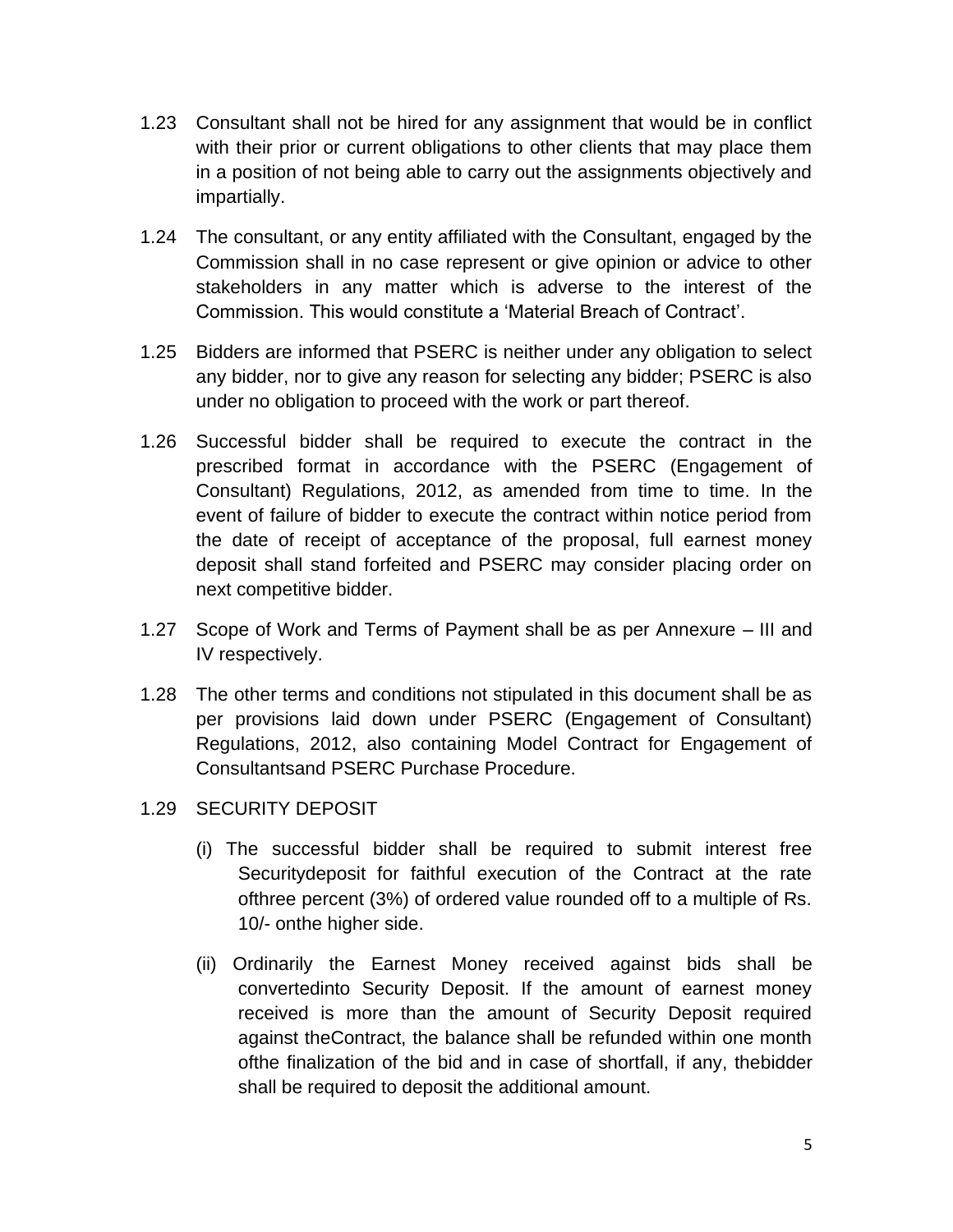- (iii) The Offices owned by Punjab Govt/Central Govt./other State Govt.through units owned by them subject tosubmission of documentary evidence of Government ownership shall beexempted from depositing security against contracts givento them. Exemption shall not be applicable if the Tender is submitted through private unit.
- (iv) On faithful execution of Contracts in all respects, includingwarranty period, if any, Security Deposit of the Supplier shall be released. The refund shall be made within30(thirty) days from the Completion of work.
- (v) In the event of default on the part of the Supplier in the faithful execution ofContract, the Security deposit shall be forfeited.

*The forfeiture of Security Deposit shall be without prejudice to any other rights arising or accruing to PSERC under relevant provisions of the Contract like penalty etc. including suspension of business dealings with PSERC for a specific period.*

- 1.30 PSERC reserves the rights to reject/cancel all/any bid, without assigning any reason.
- 1.31 Penalties: In case, the assigned work is not completed within the prescribed time and is delayed for the reasons attributable to the firm, deduction shall be made @1.00% per day of the amount subject to a maximum penalty of 5%.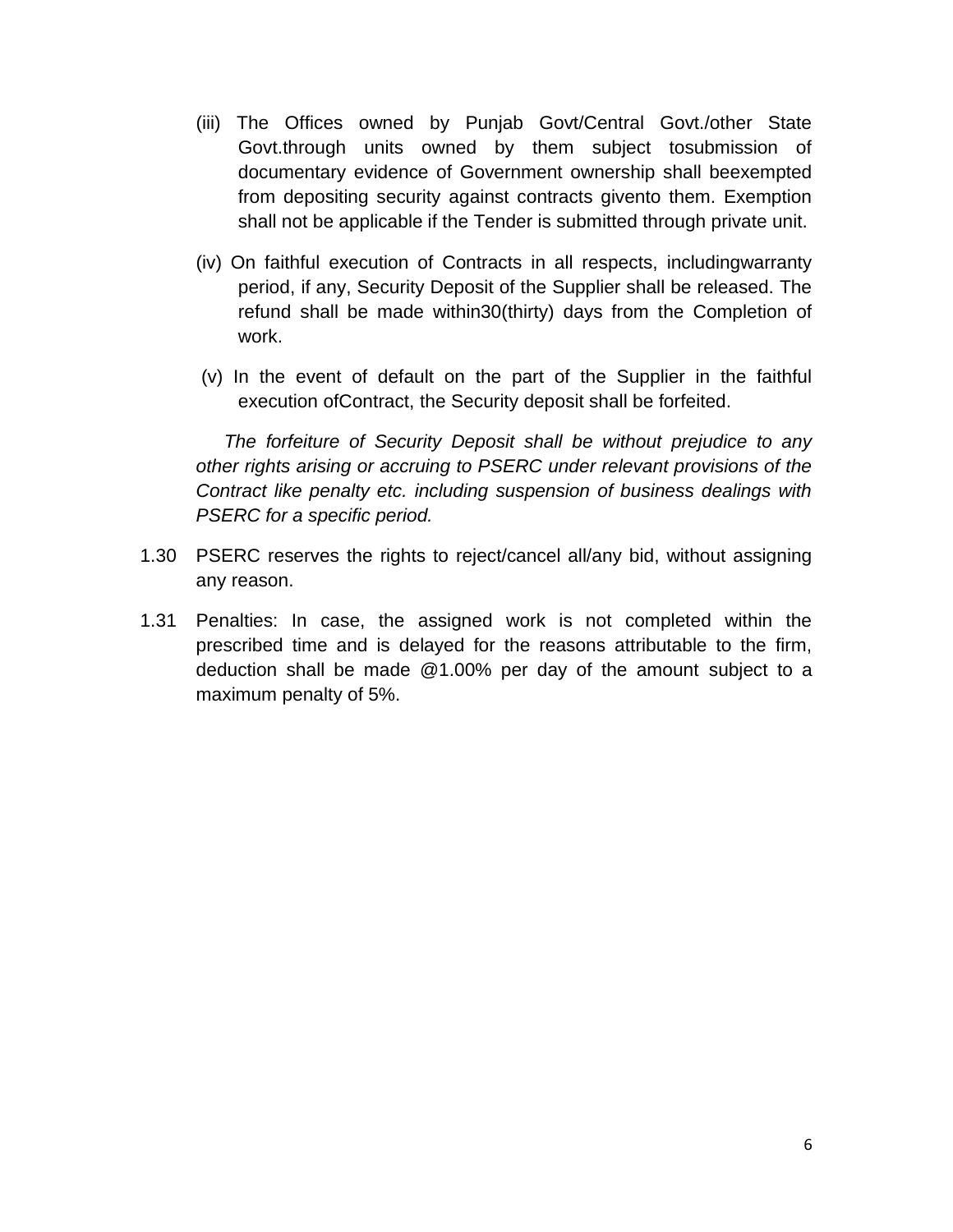## **SECTION-II**

#### **2.0 Information to be furnished by the Bidders**

#### **2.1 Team Leader and Members**

The experience and qualifications of the team proposed to be assigned for the task should be indicated as per Annexure-II. Details of experience of team leader and member (s) should be given for electricity sector projects in India in the said annexure. The requisite documents for support of the claim be attached.

**2.2 Experience:**The bidder should provide details of the assignments of providing assistance to ERCs / DISCOMS in technical studies on power quality parameters. The requisite documents for support of the claim be attached.

#### **2.3 Financial Bid**

The bidder should quote charges on the following Performa for 'Study for DETERMINING THE PIU STATUS OF the Electroplating Industries, Hardening Furnaces, Tempering Furnaces, Metal gathering Machines, Welding Machines / Butt Welding Machines and Power Coating equipments industries', in one quote including travel, stay, office expenses or any other sundry charges. This quote should include all taxes & levies liability. The price bid should be placed in a separate sealed envelope and should be clearly marked as "Price bid for "Study forDETERMINING THE PIU STATUS OF the Electroplating Industries, Hardening Furnaces, Tempering Furnaces, Metal gathering Machines, Welding Machines / Butt Welding Machines and Power Coating equipment industries".

| Price in Rs. (Including all Taxes and Levies) |          |  |  |
|-----------------------------------------------|----------|--|--|
| In figures                                    | In words |  |  |
|                                               |          |  |  |

i) Consultants are required to quote the prices in the Indian currency only inclusive of all taxes & duties.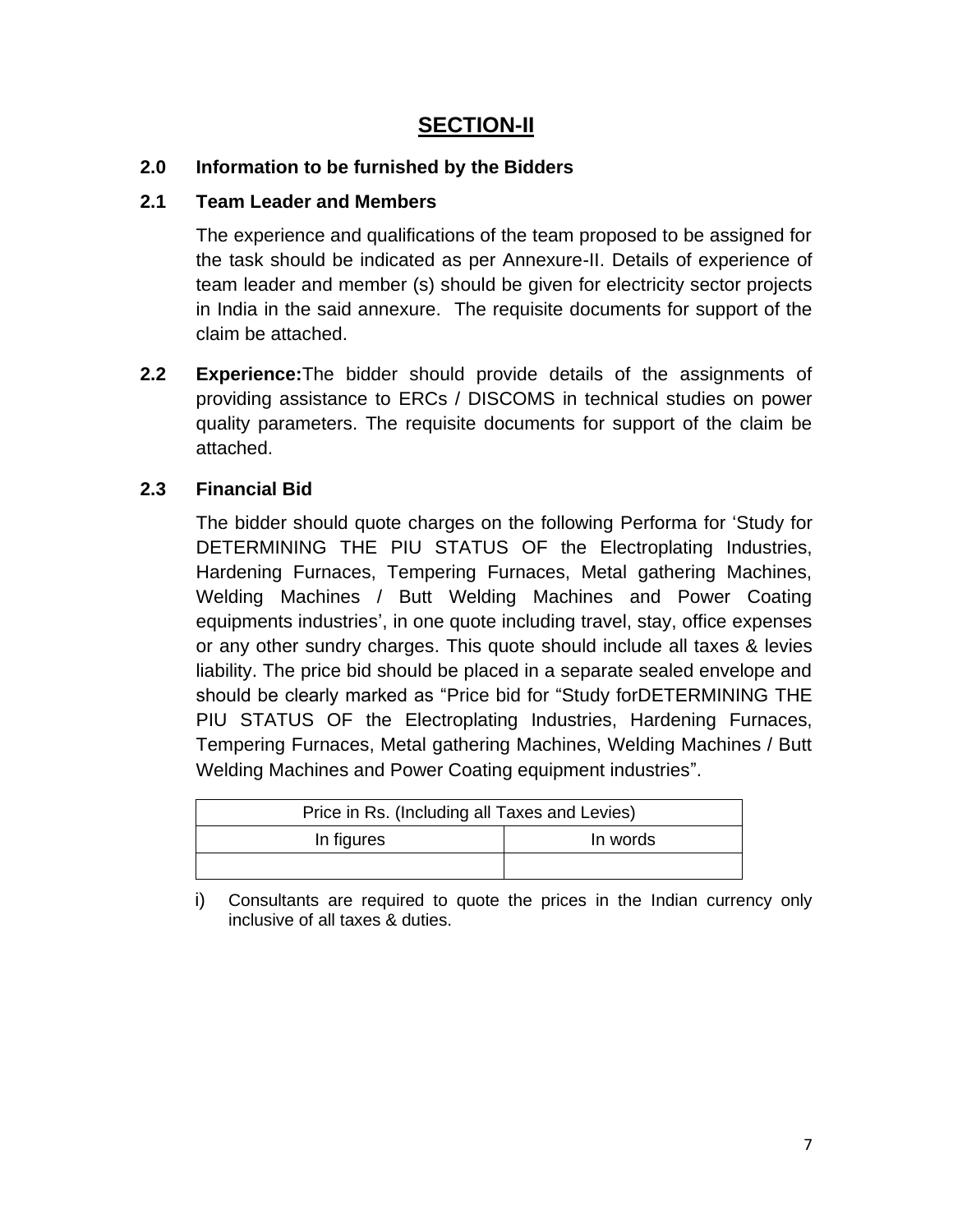## **SECTION-III**

#### **3.0 Proposal Evaluation Criteria**

The following shall be the criteria for technical evaluation of proposals contained in the bid documents.

#### 3.1 **Team Leader and Member**

Constitution of the assigned team in respect of number of members, their qualifications, experience and number of man days proposed to be devoted to the assignment.

30 Marks **\***

#### 3.2 **Experience of Organization**

Number of assignments in which the Organization has assisted the different Electricity Regulatory Commissions / DISCOMSin technical studies on power quality parameters.

30 Marks **\*\***

3.3 i) Concept note on the understanding of the job covered in the scope of the work and its execution.

ii) List of measuring instruments available with it for the proposed study along with calibration status of each of the instruments.

#### 40 Marks

- **\*** The team should comprise of atleast 2 members (including team leader). Team members should be engineering graduates(Electrical / Electronic or equivalent qualifications). Each member of the team should have handled at least two assignments of assisting the ERCs / DISCOMSin Technical studies on power quality parameters.
- **\*\*** The bidder should have handled preferably two assignments of assisting the Electricity Regulatory Commissions / DISCOMS in Technical studies on power quality parameters.

Grand Total 100 Marks

#### **The bidders scoring minimum 80 marks shall be considered as Technically Qualified.**

3.4 Financial Evaluation

Price bid of only those bidders shall be opened who qualifies the technical bid score.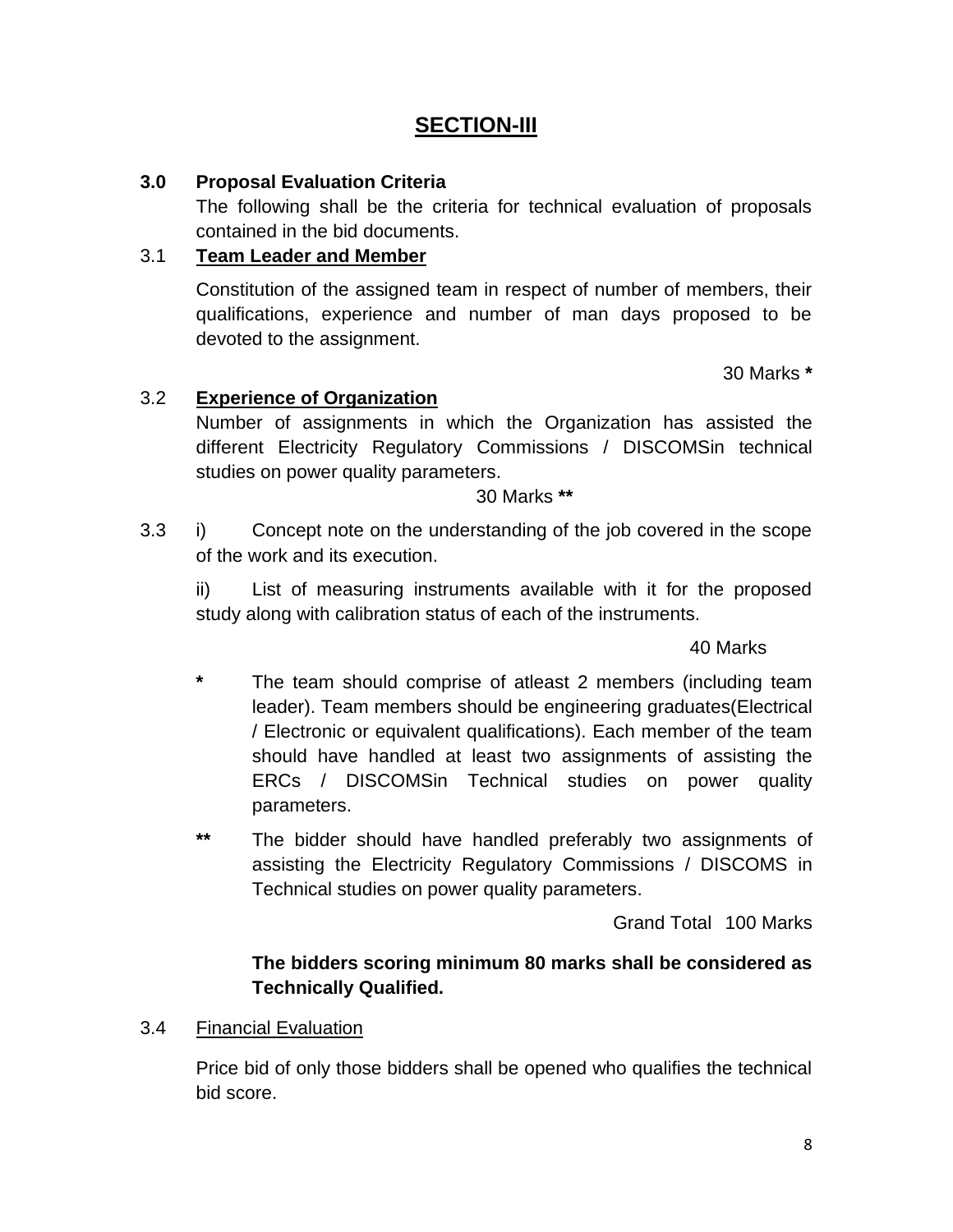#### **Annexure-1**

#### **PROFORMA FOR EXCEPTIONS AND DEVIATIONS**

The bidder is required to stipulate the list of Exceptions and Deviations, if any, in the Performa given below:-

| Sr.<br>No. | <b>Description</b> | <b>Reference</b> | <b>Exception / Deviation</b><br>desired |
|------------|--------------------|------------------|-----------------------------------------|
|            |                    |                  |                                         |
|            |                    |                  |                                         |
|            |                    |                  |                                         |
|            |                    |                  |                                         |
|            |                    |                  |                                         |

Signature of the Bidder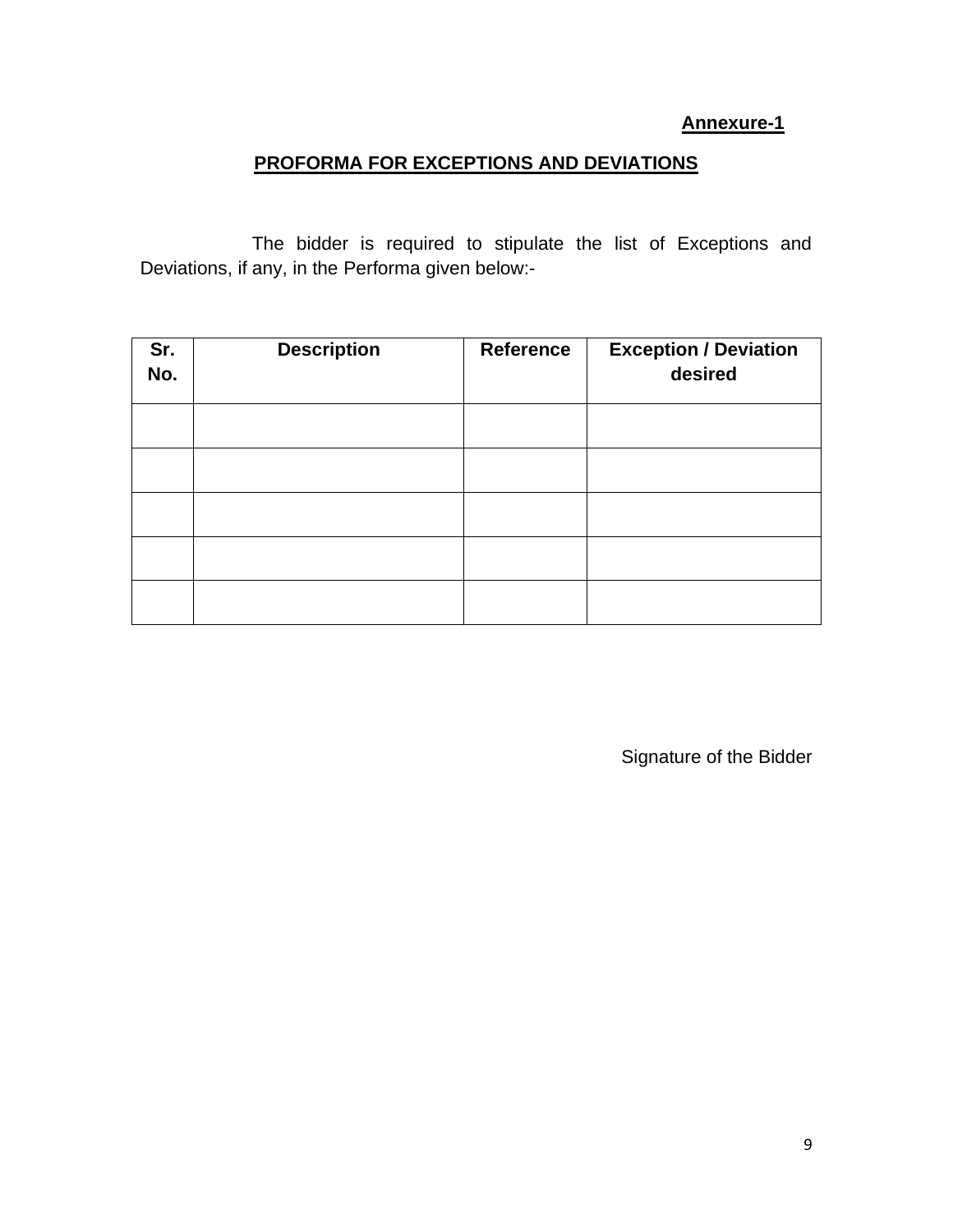### **Annexure-II**

## **EXPERIENCE OF TEAM/ CONSULTANT'S PERSONNEL**

| Sr.<br>No.     | <b>Designation</b> | <b>Name</b> | Qualification | <b>Requisite</b><br><b>Experience</b> | Area of<br>specialization | <b>Task</b><br>assignment<br>for carrying<br>out the job<br>awarded to<br>the bidder | <b>Remarks</b> |
|----------------|--------------------|-------------|---------------|---------------------------------------|---------------------------|--------------------------------------------------------------------------------------|----------------|
| 1              | Team<br>Leader     |             |               |                                       |                           |                                                                                      |                |
| $\overline{2}$ | Team<br>Member-1   |             |               |                                       |                           |                                                                                      |                |
| 3              | Team<br>Member-2   |             |               |                                       |                           |                                                                                      |                |

Signature of the Bidder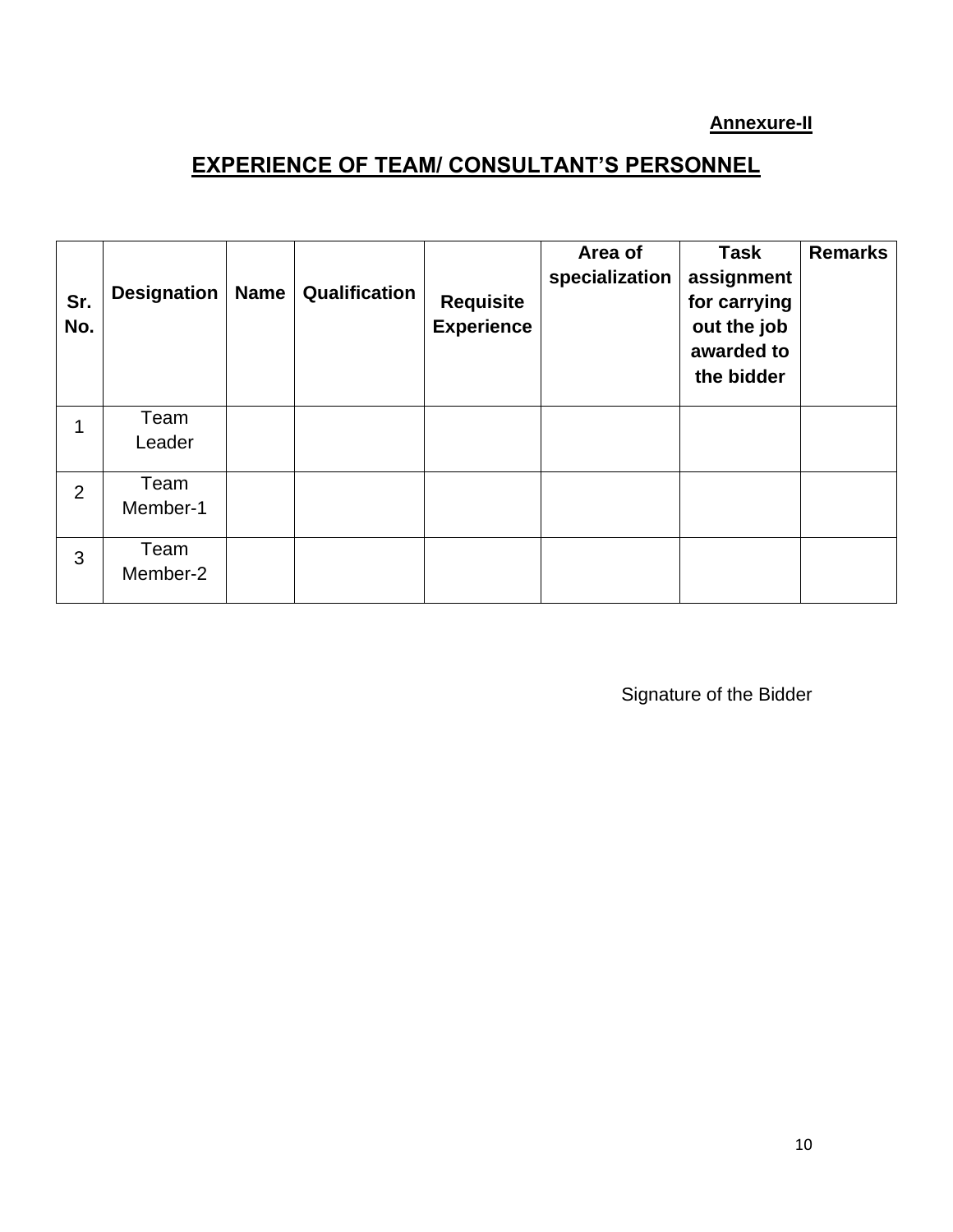#### **Annexure-III**

#### **SCOPE OF WORK**

1.1 As per Supply Code, the consumers shall comply with harmonic standards as specified by the CEA for various voltage levels. Current/Voltage harmonics generated by PIU industries affect the Distribution System on account of various parameters like Voltage Dip, Voltage flickers and Voltage & current waveform distortion, harmonics, capacity loss of the utility Distribution System, Demand Factor, Energy loss in Distribution System, etc.

In view of above, as per existing instructions, following units/processes are considered Power Intensive Units (PIU).

*"Induction furnaces, Chloroalkaline units, Billet heaters, Surface hardening Machines, Electrolytic process industries, Electrical Bell Furnace for Annealing, Arc Furnaces (including Electro Slag Refining units)"*

In petition No. 62 of 2021, an issue has been raised before the Commission regarding PIU status of the Electroplating Industries, Hardening Furnaces, Tempering Furnaces, Metal gathering Machines, Welding Machines / Butt Welding Machines and Power Coating equipments industries.The Consultant isto submit expert recommendations, whether the following industries are to be considered under PIU category or not on the basis of expert study of the process supportive with requisite technical measurements as per relevant applicable standards for the sample industries of each process as under:

- i) Electroplating Industries:
	- a) 1 No. industry from South Zone (Ropar and Patiala distribution circles)having load more than 5000kW.
	- b) 3 No. industries from Central Zone (Ludhiana) having load between 100kW to 5000kW
- ii) Hardening Furnaces:
	- a) 2 No. industries from South Zone (Ropar and Mohali distribution circles)having load between 200kW to 1000kW.
	- b) 2 No. industries from Central Zone (Ludhiana) having load more than 1000kW.
- iii) Tempering Furnaces:
	- a) 1 No. industry from South Zone (Mohali distribution circle)having load between 200kW to 3000kW.
	- b) 1 No. industry from Central Zone (Ludhiana or Khanna) having load more than 1500kW.
- iv) Metal gathering Machines: 2 No. industries from South Zone (Ropar distribution circle)having load more than 200kW.
- v) Welding Machines / Butt Welding Machines: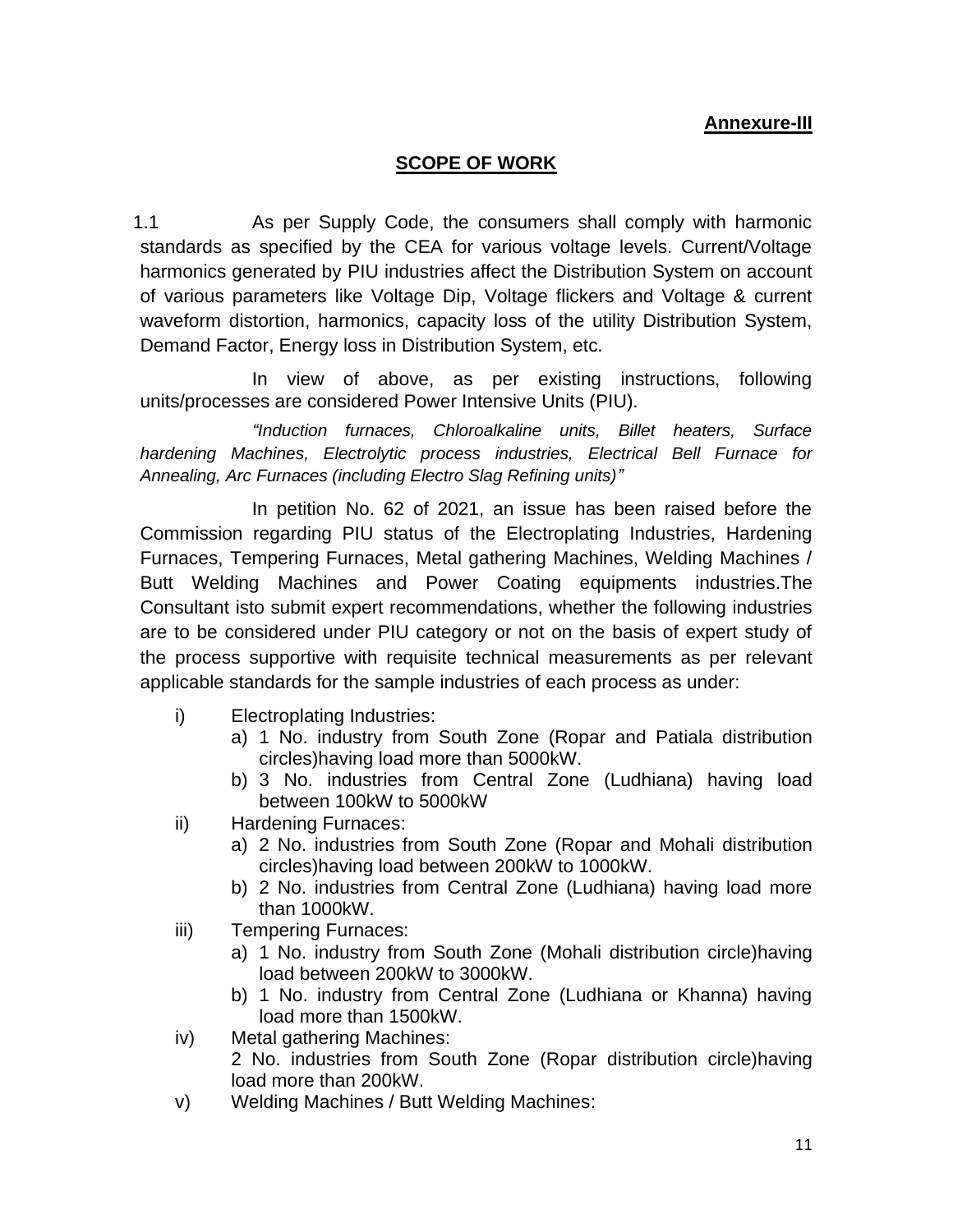- a) 1 No. industry from South Zone (Ropar distribution circle)having load between 150kW to 1000kW.
- b) 1 No. industry from Central Zone (Ludhiana) having load more than 1000kW.
- vi) Power Coating equipment:
	- a) 1 No. industry from South Zone (Ropar distribution circle).
	- b) 1 No. industry from Central Zone (Ludhiana) having load more than 1000kW.

### 2. **The Consultant shall submit the draft study report within two months**

**from award of the contract.**The particular industry for which study is to be got conducted shall be finalized after the award of the contract.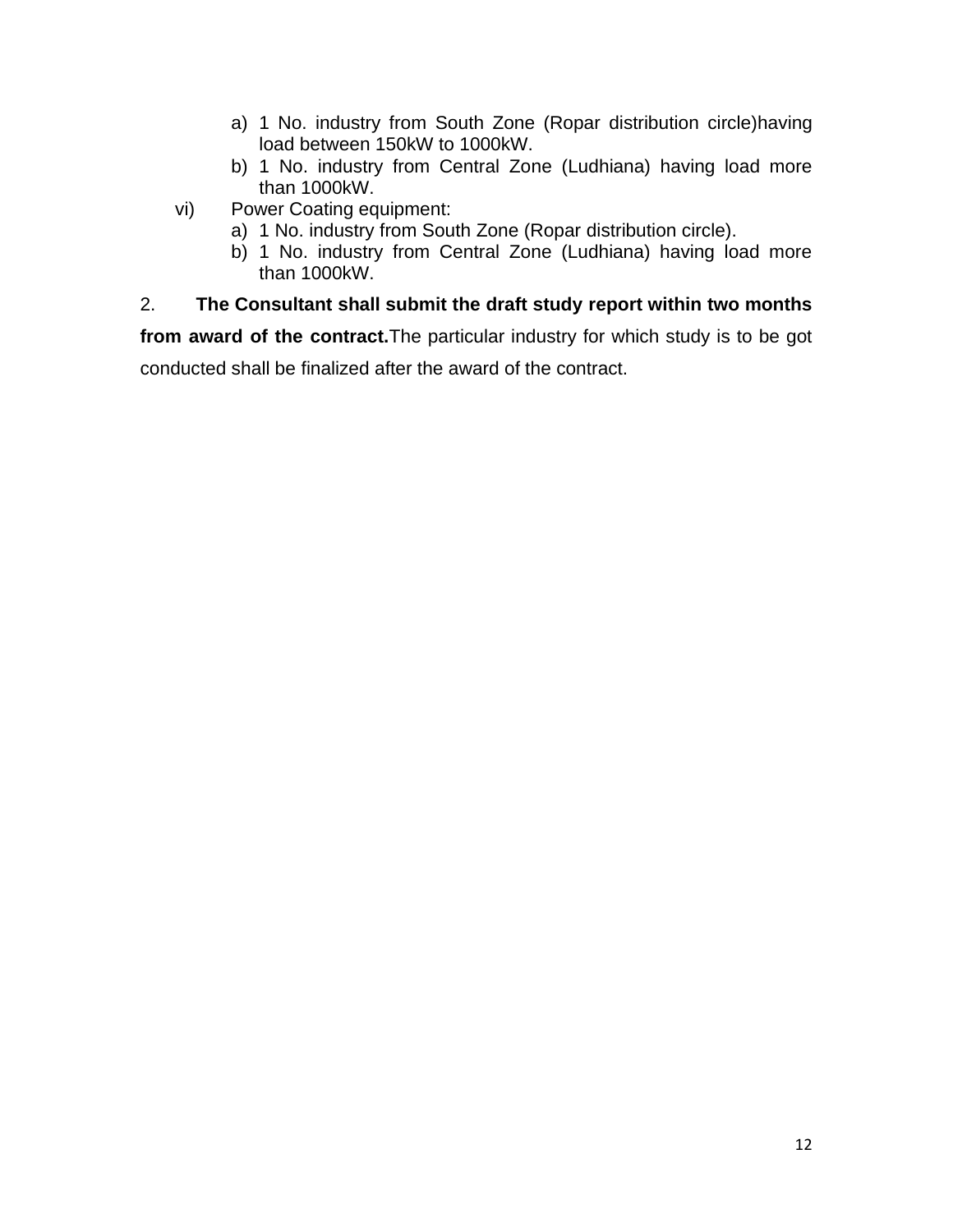#### **Annexure-IV**

#### **TERMS OF PAYMENT**

#### 1 **Terms of Payment**

- 1.1 Payment for services rendered will be made in two installments. The first installment consisting of 50% of the contracted amount/fee will be made after submission of draft report to the PSERC.
- 1.2 Second installment of balance 50% of the contracted amount/fee will be payable after the submission of the final draft of the report after incorporating the comments/recommendations on the comments of PSPCL on the draft report and acceptance of the final draft of the report by the PSERC.